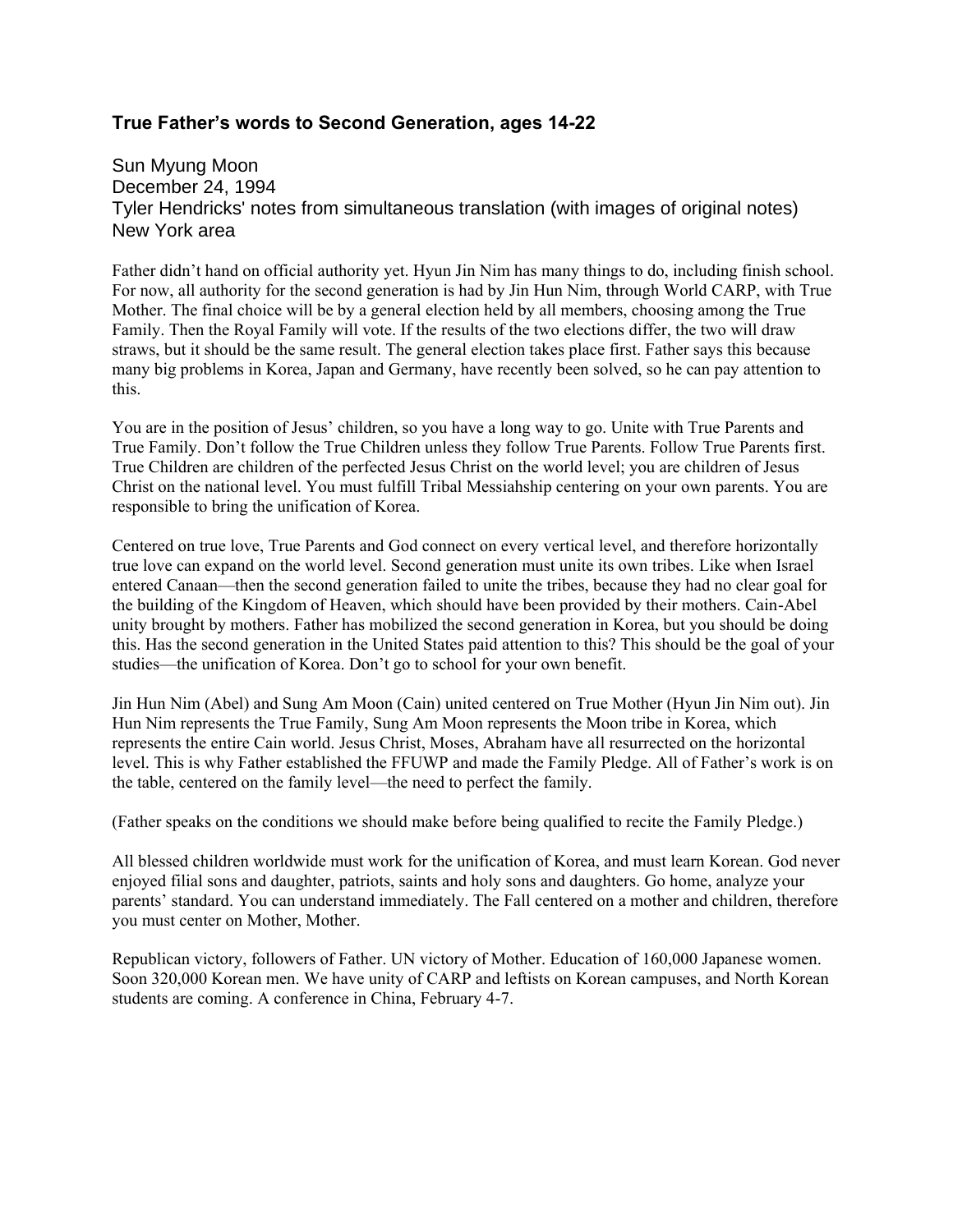NOTES to 2nd Gen 14-22 you'll  $11/24/94 - F. did$  bid bod in order amshortly yet. How her me . 1275 complex to do, mal. final velod. For no all authority for 2 to the Jack With Prom WCARD, UP TMOPER. Wester service The final choice will be by grand cleaning of all members, chossen among T. Family. The Me Royal Family will vote. If different results, The 2 will draw straws, but should be That same result. The general electic stakes place I!! F. say This bec. many buy problems. Kina, Japa, Qermany. have recently been solved, sole can pay att's to this. You are in position of Thickidne, so grahave a long way to go. Unite of TP i'T fam. Duit follow TCL unless They follow TP. Follow TP Fort. TCL & children of perfected The world levels you are chief the on natural level. you must fulfill Thinking C. on your our parents, you are ring. Ato way - of of Knee.<br>C. a Th, If i God connect on every vertical level. I. have a telly The can expand, on the world level. 2 mg must unit its own tribes. Like when I creek entered clear good for blog kill, with should have been provided Les paid att'n to Puts? This should be the goal of you thediesunif. 4 Kwas. Dub go to solved for your own benefit. JHN (A) - SAMOIN (C) unite c. on TMITHLI ( HDJ out). JHN = TFam; SAMOIN = Moon fribe in Korea = enline Cash Varid. JR, MOSRS, Ab have all resurreated on harty-level. This is why Fert'd FFUNP, a Family Pledge, An Find in " uning table " c.on family lavel - The ment to perfect the family. (on the conds to say Ffldge). All Sci wurdermust with for unit of Knee, I Mest Learn Kensen. God with enjoy filied sld, polities, saints slot, sld. Go home - analyze go parents' stud. You can understand initial. entely. Fall c.m. mother (children, i.e.m. Mother, Mother. Republican victory followed of F. UN victory of Mother, Education of Canada Change S NK students coming -> Feb4-7 China conf. Schoolyn, NJ  $-255.71$ sunday 11 345-20  $5200 + 14$ WENG WFWP Fui  $ker$  $u$ **TANY**  $1460$